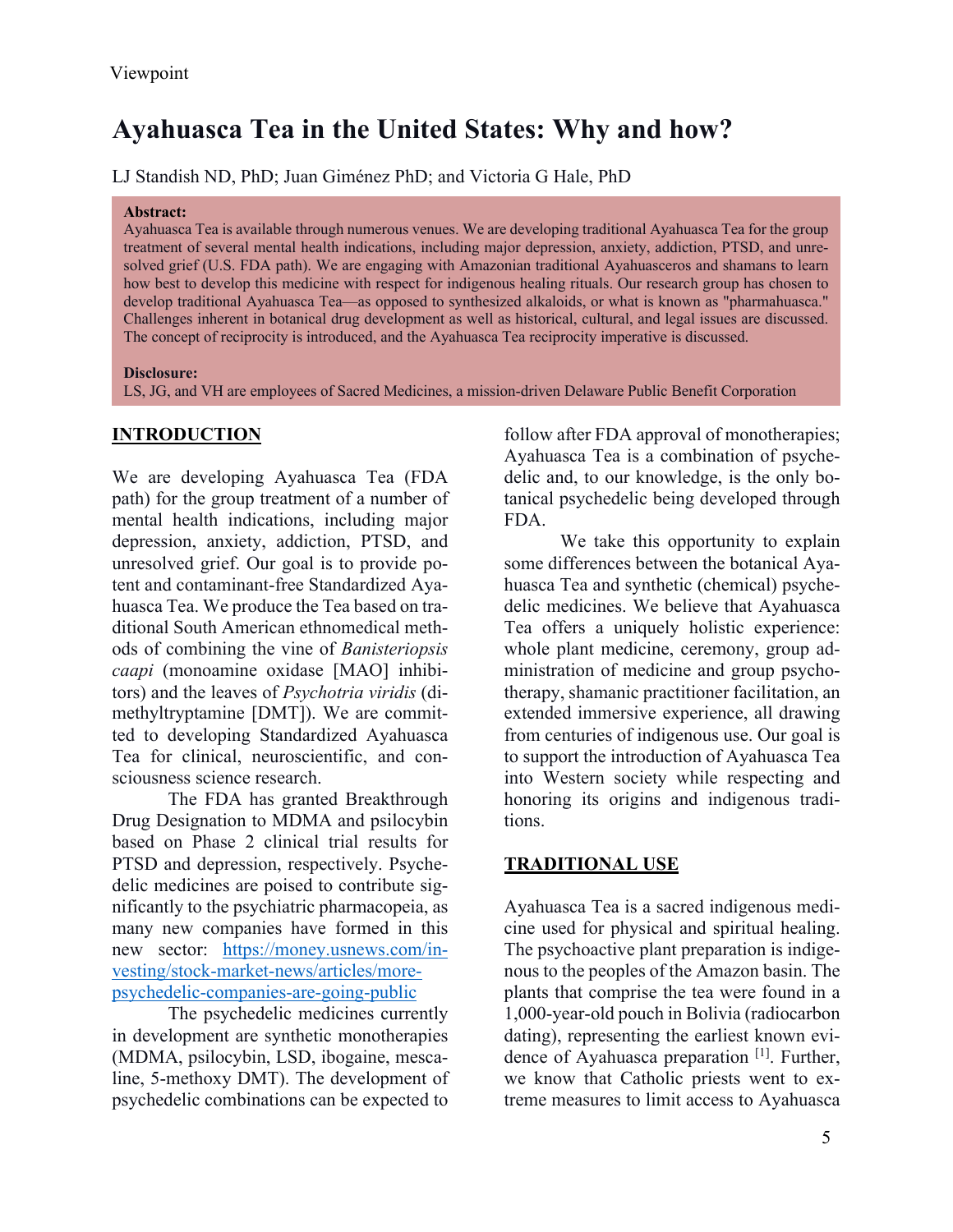in South America in the 17th and 18th centuries [2], providing more evidence that this medicine has been used for centuries. Currently, in 2021, we engage with traditional Amazonian healers (Ayahuasceros, Shaman, Taitas) in order to adapt and optimize the provision of this offering to Westerners, balancing respect for indigenous culture with feasibility and acceptability to FDA.

### **AYAHUASCA HUMAN USE OBSERVA-TIONAL STUDIES**

While Ayahuasca Tea has been well-studied, most, if not all, research has been conducted outside of the U.S. A 2021 PubMed search revealed 240 peer-reviewed publications on the use of ayahuasca in humans that included 23 randomized controlled trials in 329 human volunteers, 11 observational studies involving 2300 people, studies of the pharmacology, EEG, fMRI, and psychological effects of Ayahuasca Tea, including three observational studies of 152 adolescents who participated in Ayahuasca Tea ceremonies in South America.

The safety of Ayahuasca Tea in group ceremonies has been well established in multiple studies conducted in South America, where ayahuasca is legal. The Hoasca Project was the first study conducted to assess the long-term effects of Ayahuasca Tea in humans <sup>[3]</sup>. From 1991 to 1996, the multinational cooperative effort involved researchers from nine universities and research institutions from Brazil, the U. S. and Finland. Psychological assessment of 15 long-term members of the União de Vegetal Church that utilizes Ayahuasca Tea as a legal, psychoactive sacrament as well as 15 matched controls with no prior history of Ayahuasca ingestion. The team reported the remission of psychopathology following the initiation of Ayahuasca use along with no evidence of personality or cognitive deterioration.

Subsequent studies have confirmed the safety of Ayahuasca Tea when used in a ceremonial setting. Bousa et al. [4] studied Brazilian Ayahuasca church users  $(N = 127)$ in order to measure the impact of repeated Ayahuasca use on psychological well-being, mental health, and cognition, in regular and controls ( $n = 115$ ) at baseline and one year later. Controls were active participants in non-Ayahuasca religions. Users showed higher scores in Self-Transcendence and lower Harm Avoidance and Self-Directedness. The study found no evidence of psychological or mental health deterioration or cognitive impairment in the Ayahuasca group.

Spanish researchers studied 380 longterm participants in Ayahuasca Tea ceremonies in Spain and reported that long-term use of ayahuasca was associated with higher selfreported health and lifestyle. Those who drank Ayahuasca Tea more than 100 times scored high in self-reported mental health again showed reductions in depression and improvement in mental health [5,6].

Multiple observational studies conducted on diverse groups of ceremonial Ayahuasca Tea drinkers suggest that this therapy may reduce alcohol and drug addiction [7].

### **AYAHUASCA TEA AND DEPRESSION**

An open-label clinical study found significant therapeutic benefits among patients with treatment-resistant major depressive disorder [8], even after a single dose of ayahuasca in patients with recurrent depression [9]. Palhono-Fontes et al. [10] reported rapid antidepressant effects of ayahuasca in treatmentresistant depression in a placebo-controlled randomized controlled trial conducted in Brazil ( $N = 29$ ). The anxiolytic effects of the Tea have also been documented  $[11,12]$ .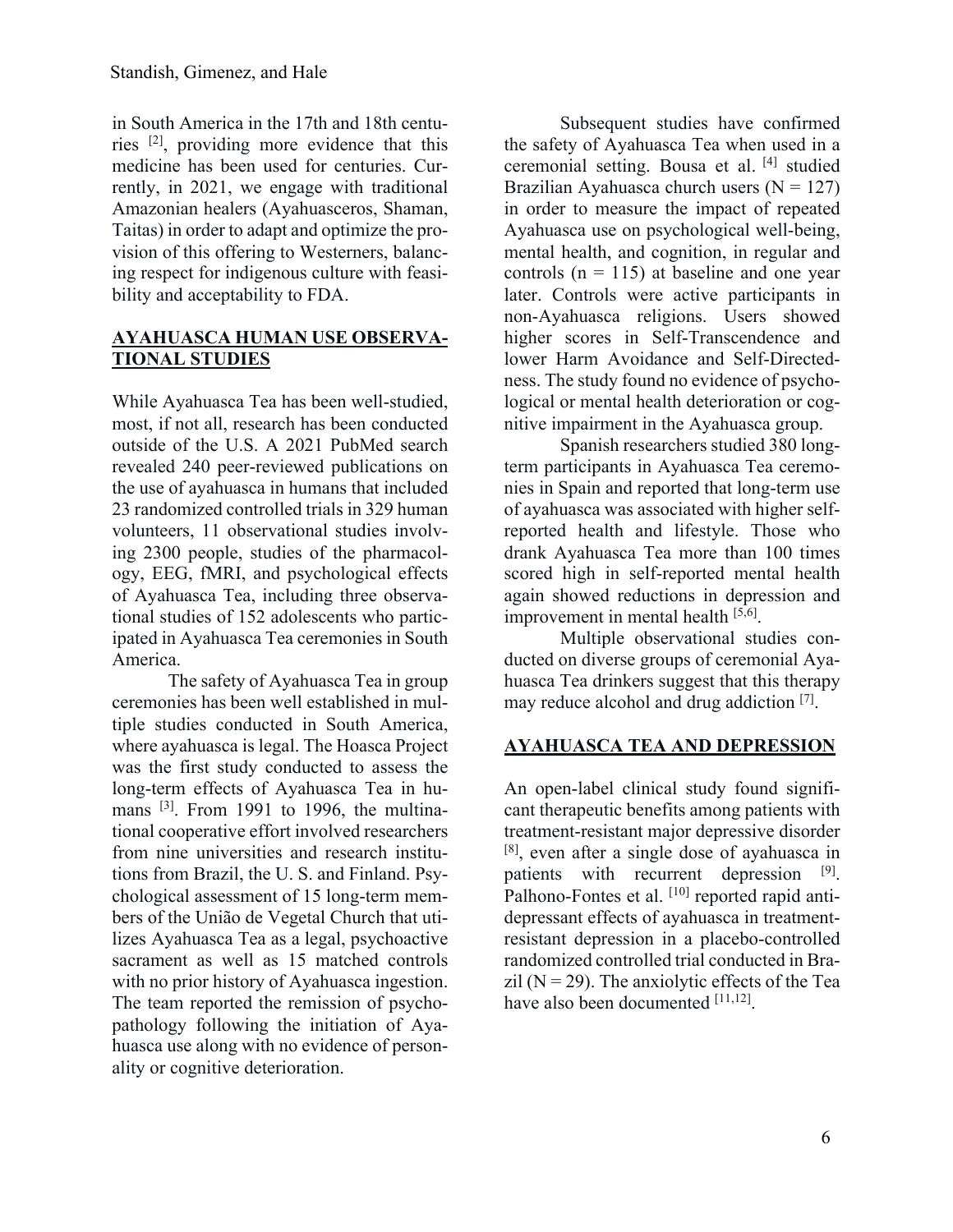### **WHOLE PLANTS**

We are undertaking the challenge of botanical drug development through the FDA because we believe in the principle of whole plant medicine, perhaps better known in the US with Traditional Chinese Medicines. Plants have polymolecular profiles with hundreds, if not thousands, of bioactive molecules. We hypothesize that the biological and psychological effects of Ayahuasca Tea made from two different species of plants differ and are more complex than simply DMT and harmine. Similarly, we hypothesize that the biological and psychological effects of whole *Psilocybe* mushrooms fruiting body and mycelium differ from and are more complex than the molecule psilocybin. Interestingly, harmine has recently been discovered in Psilocybe mushrooms [13].

The first step in our work was to study with and learn from traditional Ayahuasca healers to cultivate and sustainably harvest the two plants. We make the Tea based on traditional South American ethnomedical methods of decocting the vine of *Banisteriopsis caapi* (harmala alkaloids such as harmine) and the leaves of *Psychotria viridis* (DMT); when mixed in a hot water decoction, these produce Ayahuasca' Tea.' It is a challenge in the 21st century to improve on the established method of preparation developed by indigenous healers who have successfully used this medicine for centuries.

There exists a body of data demonstrating that DMT alone shows significantly different pharmacodynamics when compared to the DMT-containing plant brew [14]. The *entourage effect* is postulated as a viable principle applicable to cannabinoids' effects on the endocannabinoid system [15,16,17] and *Psilocybe* mushrooms [18]. The synergistic and multi-targeted actions of complex plant preparations may modulate the delivery, efficacy, pharmacokinetics, and toxicity of single constituents [19].

An example of the potential for synergism when comparing *B. caapi* extracts with isolated harmine and harmaline was reported by Schwartz et al. <sup>[20]</sup>, who measured *in-vitro* dopamine release from rat striatal slices and inhibition of MAO-A activity. *B. Caapi* extracts produced a significantly higher signal in both methods when compared to individual alkaloids used at the same concentration, suggesting a "synergism" among extract compounds or the presence of other active compounds in the extract. Standardized plant medicine formulations are required to expand the understanding of botanicals, so we are making standardized Ayahuasca Tea for U.S. clinical trials.

Similarly, we hypothesize that traditional Ayahuasca Tea, because its other constituents, including terpenes, flavonoids, tannins, catechins, procyanidins, and polysaccharides, have other salutary biologic consequences that would not be provided by DMT alone. Further research is needed to explore these hypotheses.

### **WHY NOT 'PHARMAHUASCA'?**

Often, we are asked, why not just make pharmahuasca with pure chemicals DMT and harmine? Modern reductionistic western medicine has excelled at developing potent single-molecule drugs from plants (digitalis from foxglove, the statins from the fungus *Aspergillus terreus*, paclitaxel (Taxol) from the Yew Tree, morphine from the poppy, and up to half of the oncology drugs from various plants [21]. It is of interest to note that Marinol (dronabinol, enantiomer form (−)-trans-Δ9 tetrahydrocannabinol) has not been of significant utility for many patients relative to consumption of whole plant or oil extracts of cannabis.

Other companies are developing DMT alone, administered through various routes and rates of administration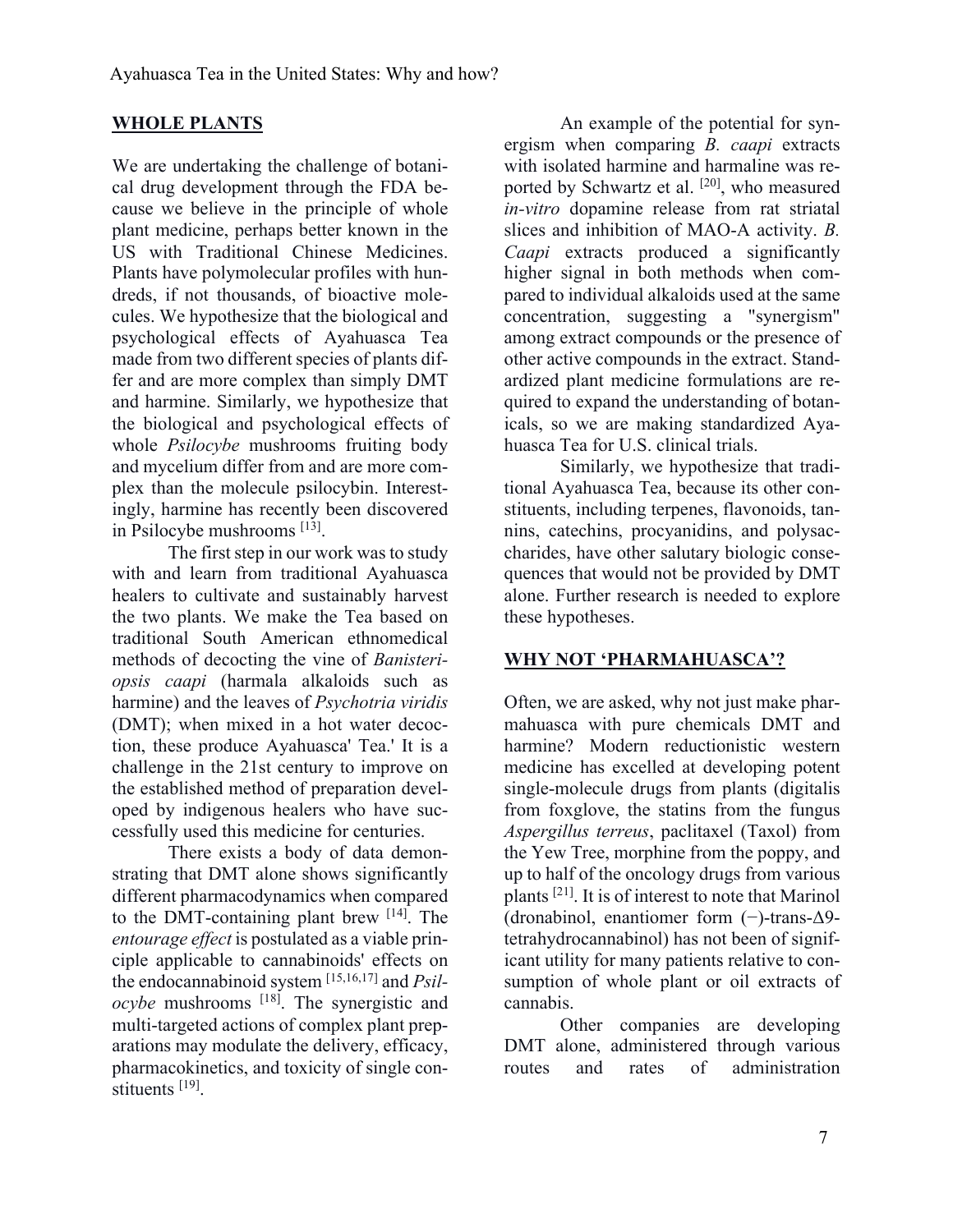(https://www.technologynetworks.com/neuroscience/news/world-first-clinical-trial-explores-safety-and-efficacy-of-dmt-for-major-depression-343822). Our path is to honor and invite the botanical complexity of a natural product because it has demonstrated efficacy in indigenous Amazonian communities for centuries. Plant medicines are not just quaint relics from the past, containing only one medically 'useful' substance.

### **PURGATIVE**

One of the qualities that many people are familiar with is the purgative effects of Ayahuasca Tea. The Tea is known to be an emetic/purgative, and the nausea, vomiting, and diarrhea that occur are expected responses, not side effects. Longitudinal studies of users of ceremonial Ayahuasca Tea and have reported few adverse outcomes. Nevertheless, many Westerners view nausea and vomiting as an undesirable outcome to be avoided, while individuals who know this medicine well insist that vomiting is important [22,23]. In a Western context, does purging make the Tea unsafe? No. Traditional Ayahuasca healers and the Santo Daime and União do Vegetal Churches embrace these effects as providing both emotional and physical purging.

Does vomiting result in under-dosing of DMT? In most ceremonies, participants have the opportunity to drink multiple cups of Tea to direct and control the depth of their psychedelic experience. Will Westerners want to consume this purgative Tea? Some people will avoid the medicine because of its inherent nausea and vomiting—traditional Ayahuasqueros view vomiting as a core element of an Ayahuasca Tea treatment. Purging is viewed as a desired outcome that enables those who partake to discharge negativity through purgation and reset their lives [24]. We accept that catharsis is an important psychological element of the healing process, as

understood in the context of the indigenous tradition, and Dennis McKenna (personal communication) has suggested that the "bitters" present in Ayahuasca Tea must be tasted in order to elicit the full therapeutic effect, including purging. The medical benefit of emesis has not been well explored and is underappreciated in the West. Because pharmahuasca typically does not induce purging [25], it may not exhibit this important therapeutic property.

### **MICROBIOME**

The gastrointestinal effects of Ayahuasca Tea are unique among psychedelics [26]. The Tea impacts the human microbiome  $[27]$ , and thus it may have beneficial effects in individuals with chronic diseases linked to dysbiosis. LJS has observed clinical improvement in people with chronic gastrointestinal disorders (including Crohn's disease, IBS, and ulcerative colitis) who have participated in Ayahuasca ceremonies. The Tea may also have direct immunological effects. For example, the DMT in the Tea binds to serotonin receptors present on the surface of T cells throughout the lymphatic tissue that surrounds the gut from mouth to rectum  $[28]$ . A grant to study microbiome effects of ayahuasca was recently awarded to a nonprofit that provides the Tea to American veterans with PTSD (https://markets.businessinsider.com/news/stocks/ubiome-

awards-grant-to-nonprofit-heroic-hearts-project-to-study-the-effect-of-psychedelicbased-therapies-on-the-gut-microbiome-inveterans-with-mental-illness-1028030860).

### **SHAMAN-LED SACRED CEREMONY**

The platform that most people access to receive Ayahuasca Tea is a shamanic ceremony. We believe that this medicine is powerful not just because of its pharmacology but also shamanic healing, which is not well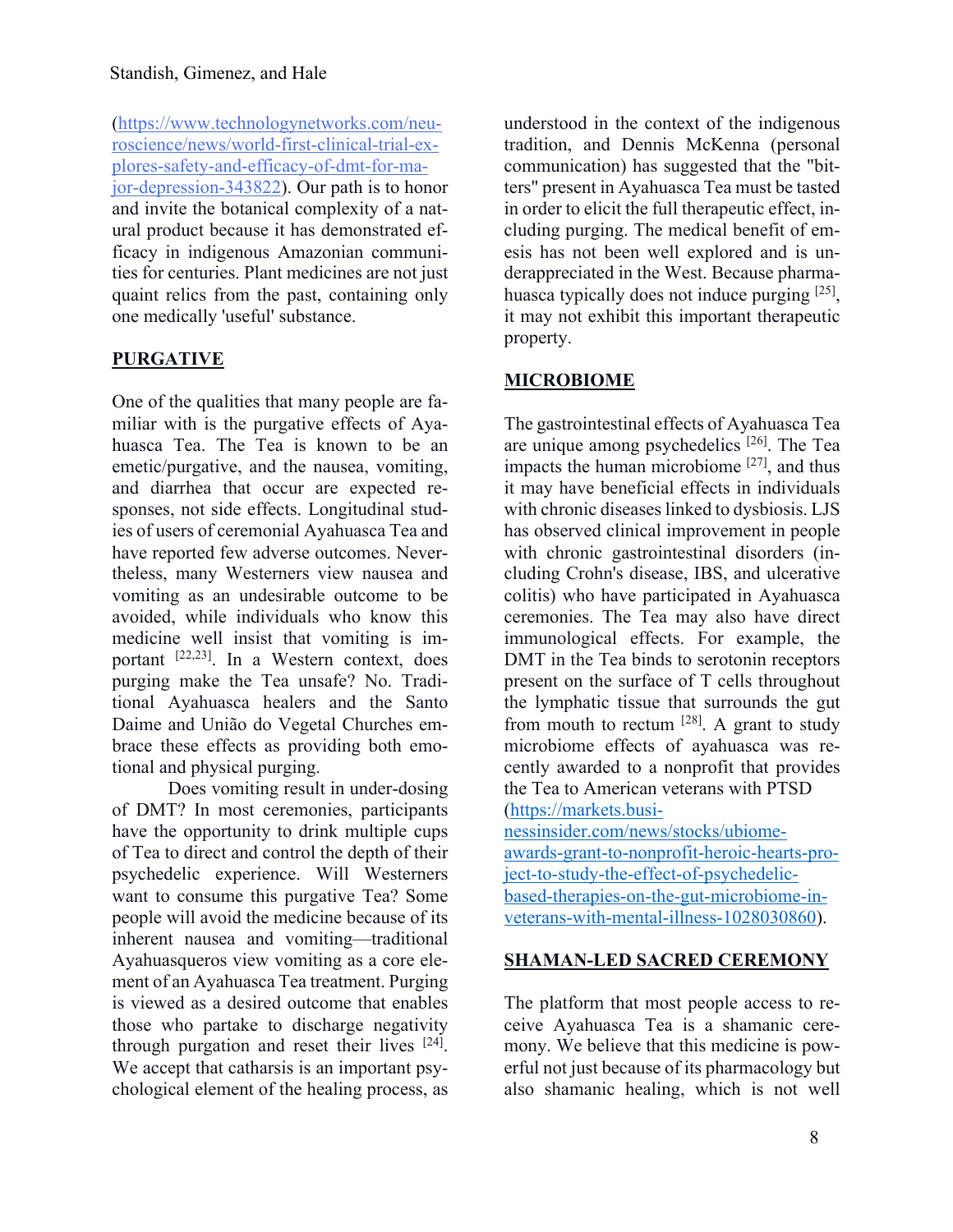understood by western science. True shamans are of indigenous lineage, whereas socalled 'neo-shamanic' practitioners (Westerners) are often trained by these indigenous spiritual leaders <sup>[29]</sup>. Many people seek out Ayahuasca ceremonies for spiritual healing, another concept that is foreign to Western healers. We seek the finest South American traditional Ayahuasca healers (Taitas, Curanderos, Ayahuasceros) to work with us in order to certify capabilities and train Westerner shamanic practitioners to administer the medicine ceremonially in our group clinical trials. We view Ayahuasca Tea's therapeutic effects and the skillfully led ceremony as interdependent, though we appreciate the challenges, this may pose to the FDA. We believe that the healing potential of Ayahuasca Tea is potentially compromised by omitting a skilled ceremony leader, as he/she is a key aspect of set and setting.

## **GROUP ADMINISTRATION AND THERAPY**

We consider the group aspect of Ayahuasca Tea ceremonies to be essential, and to the best of our knowledge, this medicine is the first psychedelic to be developed with the group model. The 12 Step Program for addiction recovery owes much of its success and its low cost in treating addiction using a daily group therapy model. Further, we envision significantly reduced cost to patients who participate in group medicine administration compared to single-subject sessions with 1-2 therapists. Research on the group effect of psychedelic therapy is already underway [30]. MEDICARE presently reimburses licensed credentialed clinical providers to provide group therapy. (https://www.ehealthmedicare.com/medicare-coverage-articles/medicare-coverage-therapy-mental-health-services/.

Most Ayahuasca Tea ceremonies are prefaced with an 'intention setting' in which each participant articulates their specific psychological or physical issue, hopes, and intentions for the ceremony. Imperial College researchers have developed and validated the 'Communitas Scale' in order to investigate the psychosocial mechanisms that are relevant to psychedelic ceremonies [31]. Inter-subject interactions among the group members predicted enduring positive changes in well-being and social connectedness. We endorse the practice of intention setting within groups prior to ceremonies and honor the essential role of group integration psychotherapy following ceremonies.

# **EXTENDED IMMERSIVE EXPERI-ENCE**

Ayahuasca Tea provides a prolonged immersive experience due to selective, reversible MAO-A inhibition by harmala alkaloids such as harmine [32,33,34]. Without enzyme inhibition, the DMT half-life when inhaled or by intravenous (IV) administration is short, lasting only minutes [35]. Gallimore and Strassman [14] argue that the short duration of DMT effects makes it a poor method to study its psychological effects. High acute doses of inhaled or intravenous DMT typically produce delirium, and users are sometimes unable to recall details of the experience. We hypothesize that forming and retaining clear memories of the psychedelic drug experience is important for the therapeutic process and is facilitated by a longer experience with these medicines.

## **WHY SEEK FDA APPROVAL FOR AYAHUASCA?**

We believe that the FDA path provides the best way to educate physicians and other health practitioners about the efficacy and safety of Ayahuasca Tea. As most other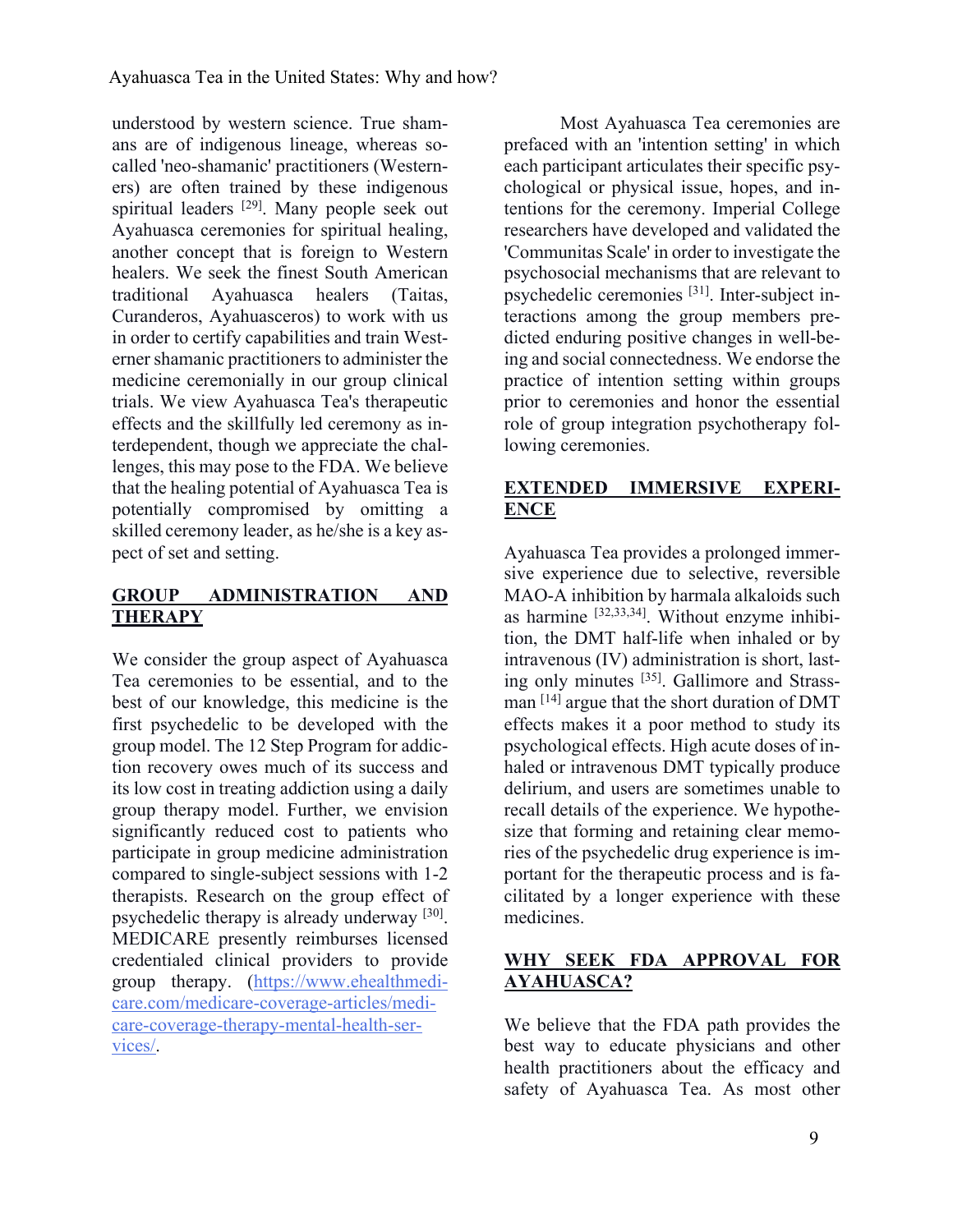Schedule 1 substances are pursuing the FDA path, clinicians and scientists will then have the ability to compare Ayahuasca Tea to other psychedelic medicines.

There are some risks associated with bringing ayahuasca through the FDA, including medicalizing a sacred medicine. As noted above, our development plans do not involve single patient medicine experiences; we intend to preserve the ceremony and shamanic practitioner aspects of this medicine.

Botanical drug development through FDA presents a lack of precedent of psychoactive whole plant medicine. The few examples of FDA-approved botanical drugs reflect the emphasis of modern drug development on single-molecule discoveries and the lack of plant chemistry expertise and interest among western drug developers. We believe that it is possible to entangle the sacred and the scientific without commodifying a powerful sacramental medicine.

Rescheduling of psychedelic medicines is encompassed in the FDA's review of these medicines at the NDA (New Drug Application) stage, all of which are now Schedule 1 substances. Failure to develop Ayahuasca Tea through FDA would likely leave the Tea with Schedule 1 status. Even when psychedelics are no longer highly controlled as Schedule 1 drugs, psychiatrists, psychiatric ARNPs, NDs, MDs, and DOs will want to prescribe FDA-approved medicines that they know are of high quality, potent, safe, and efficacious.

There are several reasons to pursue FDA approval of Ayahuasca Tea:

- U.S. psychiatry and mental health services will adopt psychedelic therapy options for their patients only after FDA approval.
- Insurance coverage generally requires proof of efficacy and safety through the FDA.

• FDA approval may reduce travel to South America, thus limiting carbon footprint and depletion of wild plants.

It is important to note that FDA approval of Ayahuasca Tea will not prevent the UDV and Santo Daime churches from serving Ayahuasca Tea in their religious ceremonies.

We know that plant medicine presents chemistry and standardization challenges. However, these are not insurmountable. FDA provides expert botanical medicine guidance to botanical drug sponsors. In December 2016, FDA released its updated 'Botanical Drug Development: Guidance for Industry (https://www.fda.gov/files/drugs/published/Botanical-Drug-Development--Guid-

ance-for-Industry.pdf). Bloomberg News states that FDA had more than 500 botanical applications pending in 2012, the majority derived from Traditional Chinese Medicine [36].

## **MEDICAL PLURALISM**

We believe in medical pluralism. There will be and should be multiple access paths for psychedelic medicines in the U.S. All pathways are worthwhile. Americans have a choice of how, where, and with whom to receive Ayahuasca Tea, and options will only expand in the future:

- 1. Church Tea: within the two currently legal U.S. Ayahuasca churches, the Santo Daime and UDV. New non-denominational Ayahuasca churches are beginning to form in the U.S.
- 2. Decriminalized tea: traditional *legal* shamanic ceremony in the U.S, after the decriminalization movement expands.
- 3. Amazonian Tea: Adventurers will continue to travel to the Amazon basin for medicine journeys led by indigenous shaman and immersed in nature.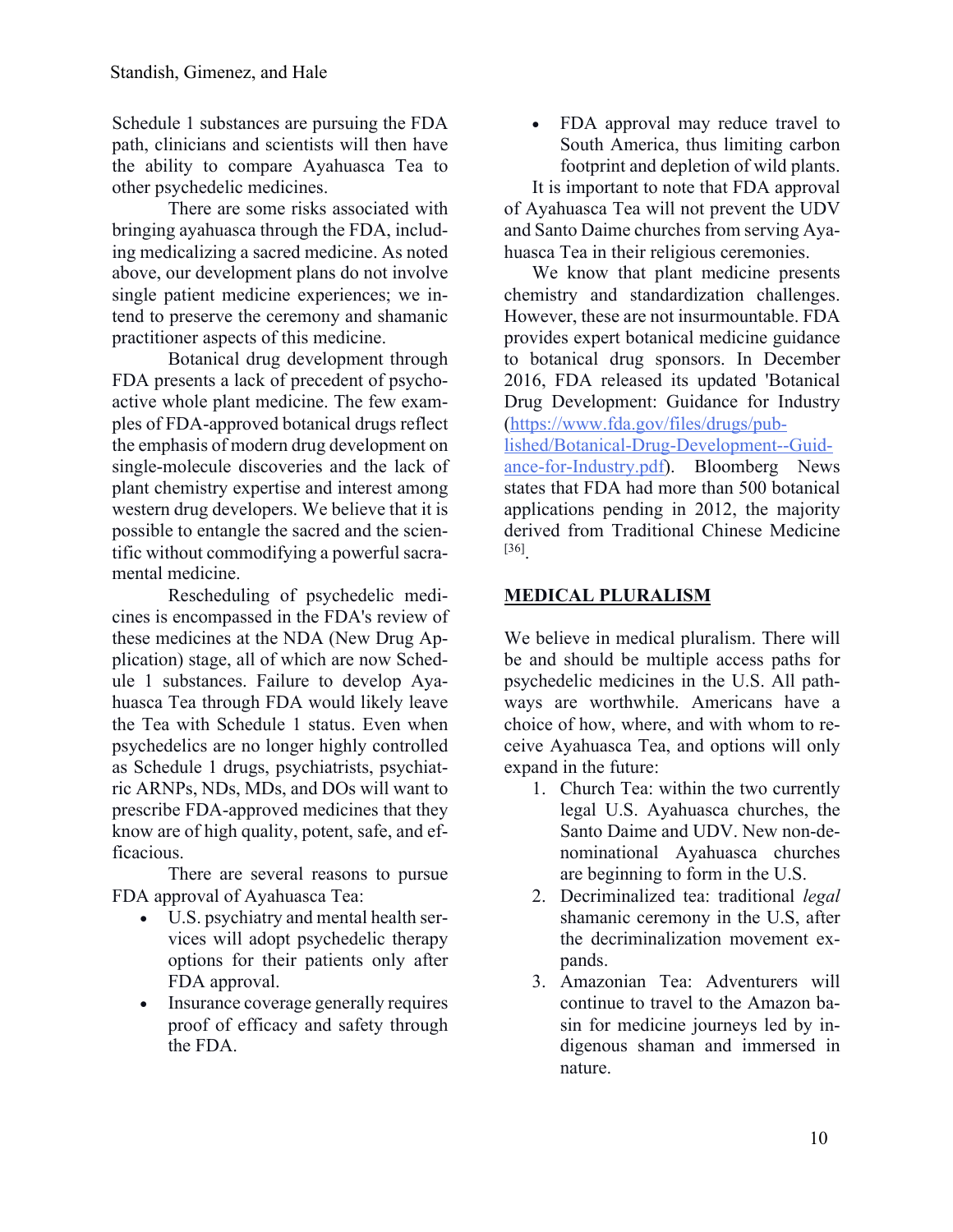- 4. Underground Tea: illegal Tea ceremonies are prevalent in the U.S. and will likely continue.
- 5. FDA approved Tea: Tea served in authorized U.S. clinics to groups of patients with psychiatric diagnoses (Ayahuasca Tea is investigational at this time).

### **MEDICALIZATION OF AYAHUASCA TEA**

One could question why psilocybin is being developed by two companies (Usona.org and Compasspathways.com) when psilocybin mushroom decriminalization and legalization are spreading rapidly through the US. Likewise, will we need FDA-approved Ayahuasca Tea once psychedelic medicines are decriminalized? One reason to proceed with FDA development is to ensure the quality of the Tea served.

Kaasik and Kreegipuu [37] have determined that some Ayahuasca Tea served in the EU is counterfeit, mostly associated with neo-shaman ceremonies but not with EU churches. Some analogs of Ayahuasca vine (*Peganum harmala*, *Mimosa hostilis*) were substituted. Shockingly, 2 of the 102 samples contained moclobemide (a pharmaceutical MAOI), psilocin, high concentrations of DMT, and very low concentrations of *B caapi* alkaloids. We are developing standardized Ayahuasca Tea so that prescribers and users can know that their medicine is authentic and pure. Further, we intend to sell authentic Ayahuasca Tea in jurisdictions with appropriate decriminalization legal structures in place in support of harm reduction. We will offer an Ayahuasca Tea assay service in support of harm reduction efforts.

### **SUSTAINABLE AGRICULTURE**

As the use of Ayahuasca Tea is expanding rapidly, and plant source sustainability is of significant concern. A study published by the American Botanical Council in 2018 concludes that *B. caapi* (Ayahuasca vine) cultivation is necessary now for the viability of the vine due to its use in ritual ceremonies that are increasingly popular around the world (http://herbalgram.org/resources/herbalegram/volumes/volume-16/number-7 july/a-preliminary-sustainability-report-ofayahuasca-vine-in-the-peruvian-amazon/apreliminary-sustainability-report-of-ayahuasca-vine-in-the-peruvian-amazon/).

There is no evidence of plans for sustainable *B. Caapi* vine farming in the Amazon, so depletion of these invaluable species is inevitable as a result of its popularity with westerners. A sacred tropical plant preserves using Peruvian cultivars was created by three pioneering American visionaries, Kathleen Harrison, Terence McKenna, and Dennis McKenna, nearly 50 years ago on the Big Island in Hawaii. We exclusively source our plants from this resource that was specifically designed to alleviate the overuse and depletion of sacred plants in the Amazon basin.

### **RECIPROCITY**

It has been suggested that developing Ayahuasca tea through the FDA may be *cultural misappropriation* of a sacrament, and we remain very sensitive to this issue. In 2008, the government of Peru declared ayahuasca a national treasure and "one of the fundamental pillars of the identity of Amazonian peoples." In 1992, the government of Brazil officially exempted ayahuasca and its constituent plants from their list of illegal drugs. The Convention on Biological Diversity adopted the Biodiversity Treaty in 1992 and was signed by 150 government leaders at the Rio Earth Summit (https://www.cbd.int/convention/)

We have instituted several reciprocity initiatives to address these assertions: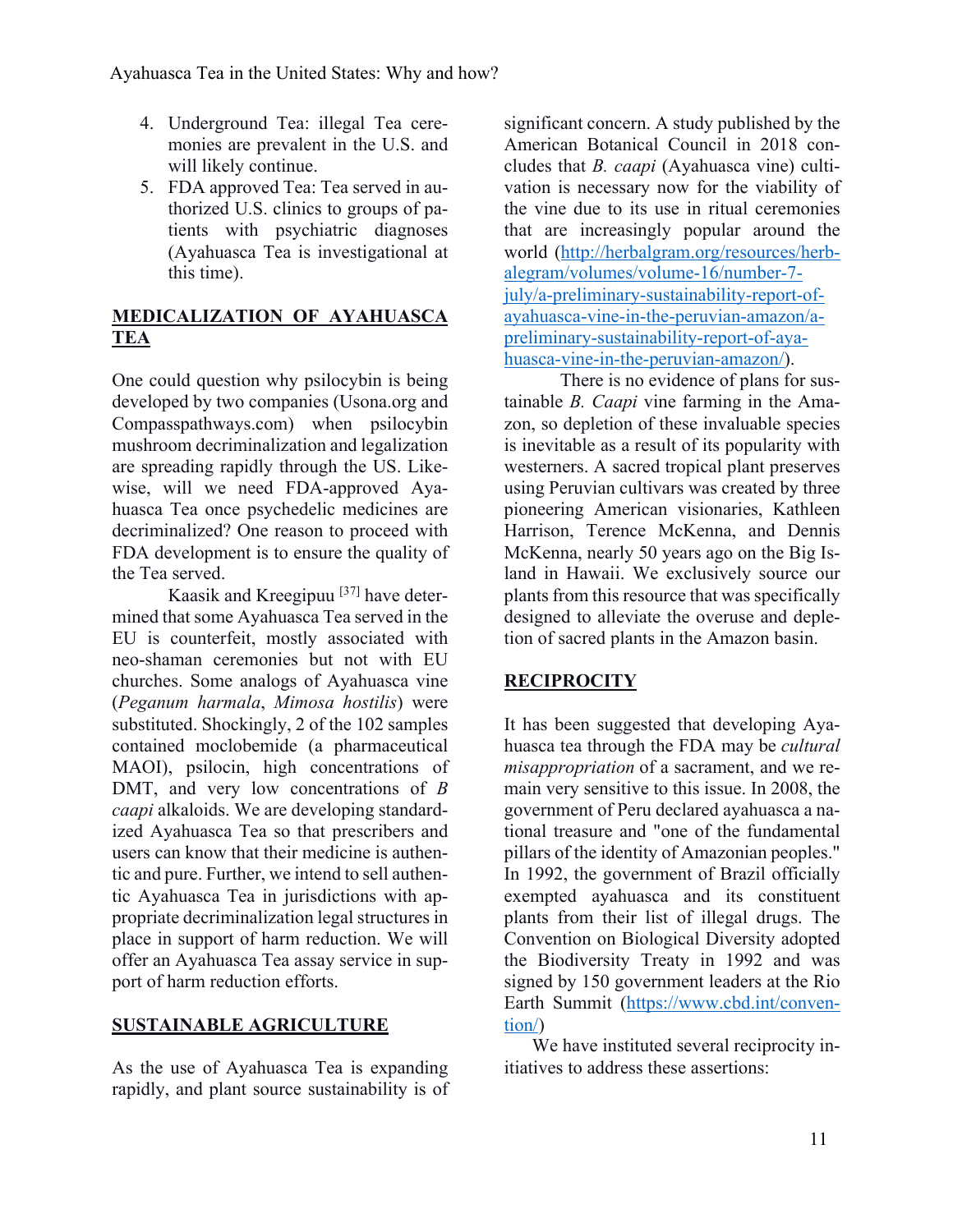- Shamanic practitioner-led ceremonies
- A shamanic practitioner certification program designed by indigenous healers
- Community-designed and implemented local reciprocity programs
- A sustainable agriculture program in Hawaii

## **CONCLUSION**

Ayahuasca Tea, served in a group ceremony, is being developed through the U.S. FDA for various psychiatric conditions. The tea ceremonies will be preceded by group intention setting and followed by group integration therapy with ayahuasca certified psychotherapists. Human Ayahuasca brain research will be facilitated by access to an FDA-approved standardized Ayahuasca Tea botanical drug formulation. Where possible, Amazonian Shaman is being engaged to advise on the development of this medicine with respect for indigenous healing rituals.

We suggest that there are two parallel modern scientific paths towards the study and clinical applications of psychedelic substances--single molecules and whole plant medicines. Whole plant botanical medicine is not old-fashioned. Plant medicines have an important scientific and medical future - right alongside reductionistic single-molecule medicine. Sacred plant medicines deserve to be scientifically validated, and the FDA route provides definitive proof of efficacy and safety.

### **AUTHOR INFORMATION**

Send correspondence to LJ. Standish, ND, PhD (Leanna@sacredmedicines.earth)

Standish, LJ; Giménez, J; Hale, V. (2021, March). Ayahuasca Tea in the United States: Why and how? *The Journal of Psychedelic Psychiatry*, *3*(1).

### **ACKNOWLEDGEMENTS**

Funding for this work was supported by a grant to the Multidisciplinary Association for Psychedelic Studies made by Robin Wechkin and Bill Bolosky. Grateful acknowledgement to Dr. Dennis McKenna for critical review and Rebecca Mains and Chelsey Peat for assistance with manuscript preparation.

#### **REFERENCES**

- 1. Miller, M.J., J. Albarracin-Jordan, C. Moore, J.M. Capriles. (2019) Chemical evidence for the use of multiple psychotropic plants in a 1,000 year-old ritual bundle from South America. Proceedings of the National Academy of Sciences Jun 2019, 116 (23) 11207-11212; DOI:10.1073/pnas.1902174116
- 2. Luna L.E. Indigenous and mestizo use of ayahuasca. An overview. The Ethnopharmacology of Ayahuasca. 2011: 1-21 Editor: Rafael Guimarães dos Santos
- 3. Grob C.S. ,D. J. McKenna, J. C. Callaway, G. S. Brito, E. S. Neves, G. Oberlaender, O. L. Saide, E. Labigalini, C. Tacla, C.T. Miranda, R. J Strassman, K. B. Boone. (1996) Human psychopharmacology of hoasca, a plant hallucinogen used in ritual context in Brazil. Nerv Ment Dis Feb;184(2):86-94.
- 4. Bouso, J.C. D. González, S. Fondevila; M. Cutchet, X. Fernández, P. C. Ribeiro Barbosa, M.A. Alcázar-Córcoles, M. Ángel; W.S. Araújo, M.J. Barbanoj, .J.M. Fábregas, J. Riba (2012). Personality, Psychopathology, Life Attitudes and Neuropsychological Performance among Ritual Users of Ayahuasca: A Longitudinal Study". *PLOS ONE*. **7** (8): e42421.
- 5. Ona G., M. Kohek, T. Massaguer, A. Gomariz, D.F. Jiménez, R. G. Dos Santos, J.E.C. Hallak, M.A. Alcázar-Córcoles, J.C. Bouso. (2019) Ayahuasca and Public Health: Health Status, Psychosocial Well-Being, Lifestyle, and Coping Strategies in a Large Sample of Ritual Ayahuasca Users Psychoactive Drugs 51(2):135-145.
- 6. Jiménez-Garrido D.F., M. Gómez-Sousa, G. Ona, R.G. Dos Santos, J.E.C. Hallak, M.Á. Alcázar-Córcoles, J.C. Bouso. (2020) Effects of ayahuasca on mental health and quality of life in naïve users: A longitudinal and cross-sectional study combination. Sci Rep. 2020 Mar 5;10(1):4075. DOI: 10.1038/s41598-020-61169 x. PMID: 32139811; PMCID: PMC7057990.
- 7. Hamill, J., J. Hallak, S.M. Dursun, G. Baker (2019) Ayahuasca: Psychological and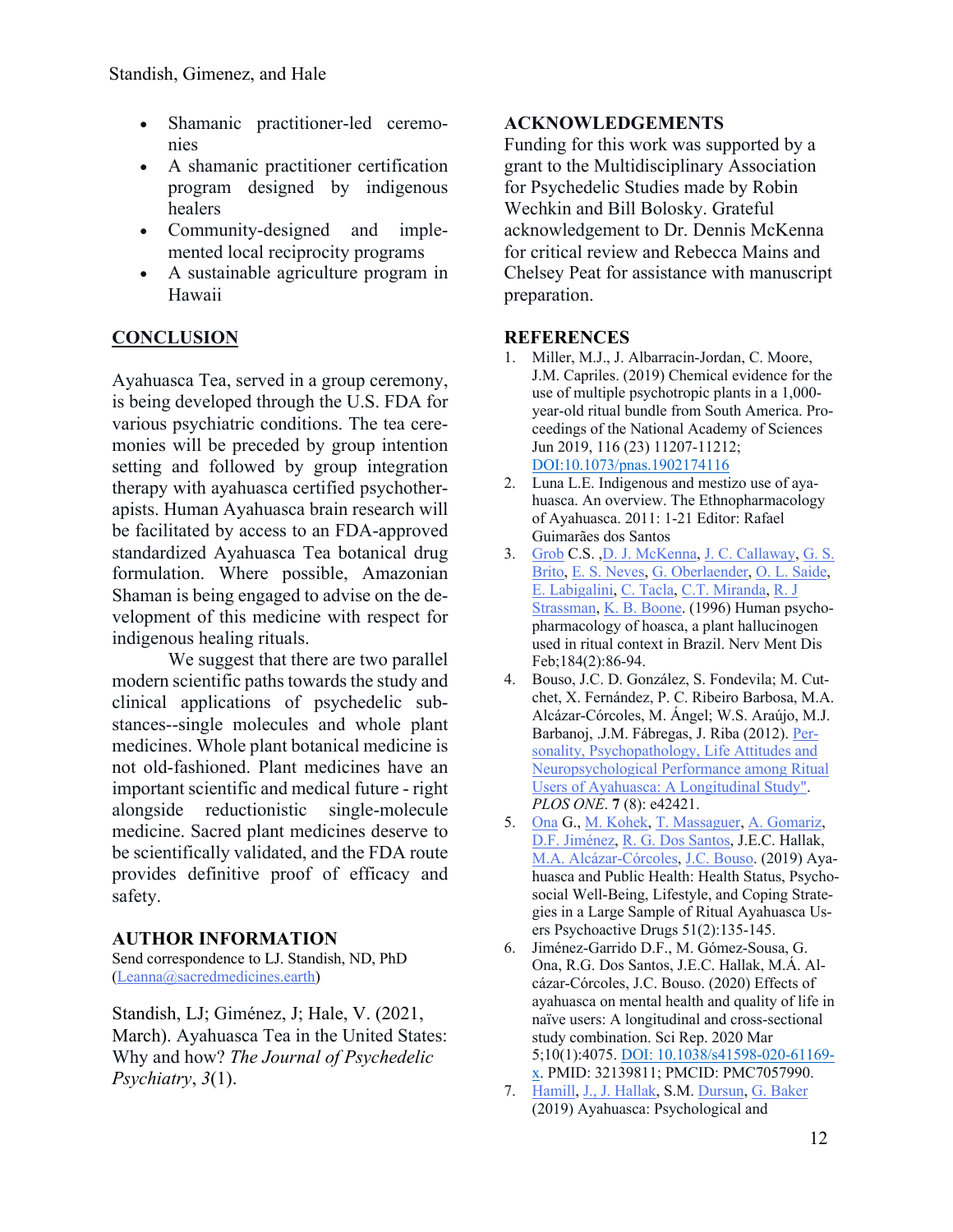Physiologic Effects, Pharmacology and Potential Uses in Addiction and Mental Illness Curr Neuropharmacol. 17(2): 108–128.

- 8. Osório, F. L., R.F. Sanches, L.R. Macedo, R.G. Santos, J.P. Maia-de-Oliveira, L. Wichert-Ana, D.B. Araujo. J. Riba, J.A. Crippa, J.E. Hallak JE. (2015) Antidepressant effects of a single dose of ayahuasca in patients with recurrent depression: a preliminary report. Braz. J. Psych. 37, 13–20.
- 9. Sanches, R. F., F. de Lima Osório, R.G. Dos Santos, L.R. Macedo, J.P. Maia-de-Oliveira,L. Wichert-Ana, D.B. de Araujo, J. Riba, J.A. Crippa, J.E. Hallak. (2016) Antidepressant effects of a single dose of ayahuasca in patients with recurrent depression: a SPECT study. J. Clin. Psychopharmacol. 36, 77–81.
- 10. Palhano-Fontes F., D. Barreto, H. Onias, K.C. Andrade, M.M. Novaes, J.A. Pessoa, S.A. Mota-Rolim, F.L. Osório, R. Sanches, R.G. Dos Santos, L.F. Tófoli, G. de Oliveira Silveira, M. Yonamine, J. Riba, F.R. Santos, A.A. Silva-Junior, J.C. Alchieri, N.L. Galvão-Coelho, B. Lobão-Soares, J.E.C. Hallak, E. Arcoverde, J. P. Maiade-Oliveira, D.B. Araújo. (2019) Rapid antidepressant effects of psychedelic ayahuasca in treatment-resistant depression: a randomized placebo-controlled trial. Psychol. Med, 49(4) 655- 663.
- 11. Dos Santos R.G., F.L. Osorio, J.A.S. Crippa, J.E.C. Hallak. (2016) Antidepressive and anxiolytic effects of ayahuasca: a systematic literature review of animal and human studies. Braz J Psychiatry.38(1): 65–72.
- 12. Jacob, M. S. and D. E. Presti (2005). Endogenous psychoactive tryptamines reconsidered: an anxiolytic role for dimethyltryptamine. Med. Hypotheses. 64, 930–7.
- 13. Blei, F., S. Dorner, J. Fricke, F. Baldeweg, F. Trottmen, A. Komor, F. Meyer, C. Hertweck, D. Hoffmeister. (2020). Simultaneous Production of Psilocybin and a Cocktail of β-Carboline Monoamine Oxidase Inhibitors in "Magic" Mushrooms. Chemistry, 26(3): 729-734. 293. DOI: 10.1002/chem.201904363
- 14. Gallimore, A., R. Strassman (2016). A Model for the Application of Target-Controlled Intravenous Infusion for a Prolonged Immersive DMT Psychedelic Experience. Frontiers in Pharmacology, 7(211): 1-11
- 15. Russo, E. (2018) The Case for the Entourage Effect and Conventional Breeding of Clinical Cannabis: No "Strain," No Gain. Front Plant Sci. 2018; 9: 1969. Published online 2019 Jan 9. DOI: 10.3389/fpls.2018.01969
- 16. Blasco-Benito, S., M. Seijo-Vila, M. Caro-Villalobo, I. Tundidor, C. Andradas, E. García-

Taboada, J. Wade, S. Smith, M. Guzmán E. Pérez-Gómez, M. Gordon, C. Sánchez (2018). Appraising the "entourage effect": Antitumor action of a pure cannabinoid versus a botanical drug preparation in preclinical models of breast cancer. Biochemical Pharmacology, 157: 285-293

- 17. Ferber, S., D. Namdar, D. Hen-Shoval, G. Eger, H. Koltai, G. Shoval, L. Shbiro, A. Weller. (2020) The "Entourage Effect": Terpenes Coupled with Cannabinoids for the Treatment of Mood Disorders and Anxiety Disorders. Current Neuropharmacology, 18(2): 87-96
- 18. Bauer, N. (Mar 2019) The entourage effect in magic mushrooms. Psychedelic Science Review https://psychedelicreview.com/the-entourage-effect-in-magic-mushrooms/
- 19. Carmona F. and A.M.S. Pereira (Mar/April 2013) Herbal medicines: old and new concepts, truths and misunderstandings. Rev. Bras. Farmacogn. Braz. J. Pharmacogn. 23(2): 379-385. DOI 10.1590/S0102-695X2013005000018
- 20. Schwarz, M., P. Houghton, S. Rose, P. Jenner, D. Lees. (2003) Activities of extract and constituents of Banisteriopsis caapi relevant to parkinsonism. Pharmacology, Biochemistry and Behavior 75: 627–633
- 21. Newman D.J. and G.M. Cragg (2012) Natural products as sources of new drugs over the 30 years from 1981 to 2010. J Nat Prod 75(3):311- 35.
- 22. Loizaga-Velder A, Verres R. (Jan-Mar 2014) Therapeutic effects of ritual ayahuasca use in the treatment of substance dependence--qualitative results. J Psychoactive Drugs, 46(1):63-72. doi: 10.1080/02791072.2013.873157. PMID: 24830187.
- 23. Fotiou E., A.K. Gearin. (2019) Purging and the body in the therapeutic use of ayahuasca. Social Science & Medicine 239: 112532.
- 24. Frecska, P., P. Bokor, M. Winkelman. (2016). The Therapeutic Potentials of Ayahuasca: Possible Effects against Various Diseases of Civilization. Front, Pharmacol. 7:35.
- 25. Francuski X. (Oct 2019 Pharmahuasca: Can a Chemical Ayahuasca Alternative Compare? Kahpi
- 26. Domínguez-Clavé E., J. Soler, M. Elices, J.C. Pascual, E Álvarez, M. de la Fuente Revenga, P. Friedlander, A Feilding, J. Riba (2016) Ayahuasca: Pharmacology, neuroscience and therapeutic potential Brain Res Bull 126(Pt 1):89-101.
- 27. Kuypers, K. (2019) Psychedelic medicine: The biology underlying the persisting psychedelic effects. Medical Hypotheses, 125: 21-24.
- 28. Schenberg, E. (2013) Ayahuasca and cancer treatment. Sage Open Medicine.